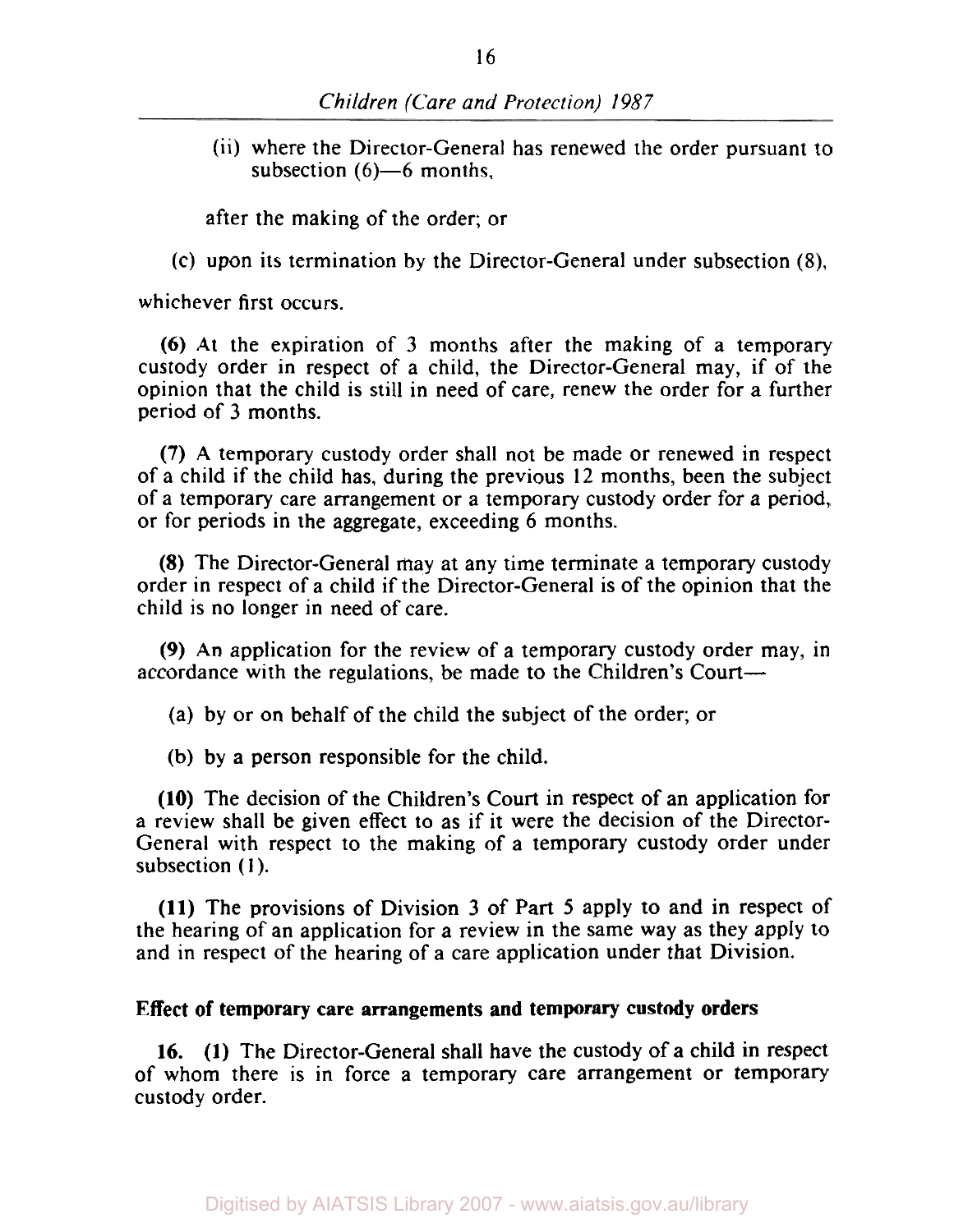# *Children (Care and Protection) 1987*

(2) In providing for the care of a child the subject of a temporary care arrangement or temporary custody order, the Director-General-

- (a) shall have regard to-
	- (i) the views of the child's parents; and
	- (ii) such other matters as may be prescribed by the regulations,

in relation to all matters concerning the welfare of the child; and

- $(b)$  shall ensure that—
	- (i) the child's parents are kept informed as to all matters concerning the welfare of the child; and
	- (ii) all efforts are made to encourage continuing contact between the child and the child's parents.

Temporary refuge

of the Director-General. 17. **(1)** A child seeking refuge may place himself or herself in the care

General's care under subsection (1)-(2) The Director-General shall discharge a child who is in the Director-

- (a) upon the expiration of the period of 72 hours after the child has placed himself or herself in the care of the Director-General;
- (b) if, before the expiration of that period, the Minister authorises the Director-General to keep the child in the Director-General's care for a further period not exceeding 72 hours—upon the expiration of the further period; or
- (c) if, before the expiration of the period or further period referred to in paragraph (a) or (b), the child makes a request to an officer that the child be discharged from the Director-General's care—upon the request being made.

# Separation of children from offenders

**18.** A child who is in the Director-General's care pursuant to this Act shall, so far as is reasonably practicable, be accommodated in premises other  $than-$ 

(a) premises for the accommodation of persons who have committed offences; or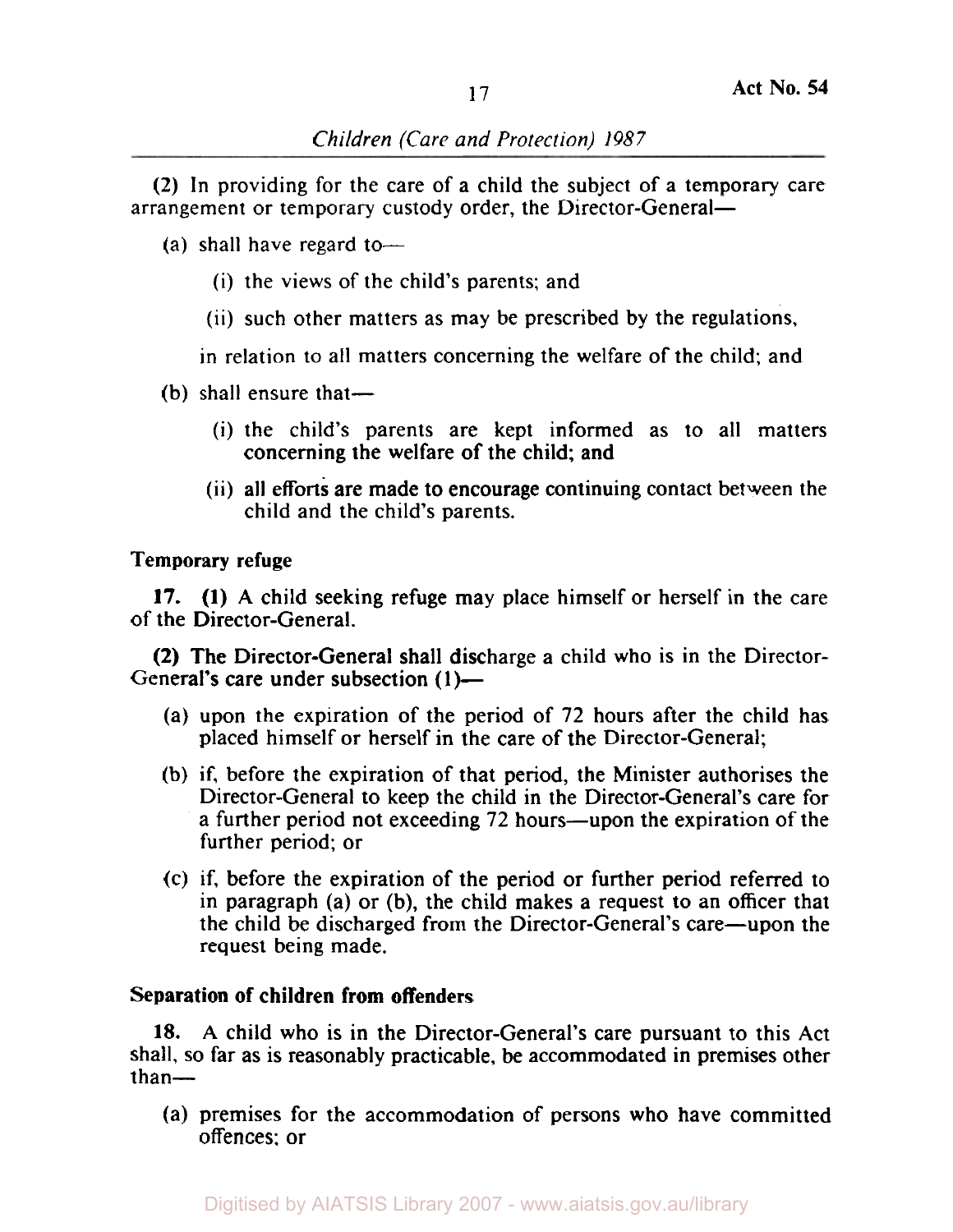# *Children (Care and Protection) 1987*

(b) premises for the accommodation of persons who are on remand awaiting proceedings in respect of offences alleged to have been committed by them.

#### **Children in alternative care**

**(1)** The Director-General shall maintain a register in which shall be **19.**  entered particulars of every child who has been a child in alternative care for a continuous period of **14** days or more.

**(2)** The Director-General may, in respect of any child in alternative care other than a ward or protected person, grant an allowance to any person having the care of the child for any period during which the child is in that person's care.

(3) If an allowance under subsection (2) was being paid in respect of a person immediately before the person attained the age of **18** years, the Director-General may-

- (a) for the purpose of securing education or vocational training on a fulltime basis for the person; and
- (b) subject to such conditions as may be prescribed by the regulations and to such additional conditions as the Director-General may determine,

from time to time, and for periods not exceeding 6 months at any one time, continue to pay an allowance in respect of the person for any period during which the person is residing in the home of the person to whom the allowance is granted.

**(4)** In this section. a reference to a child in alternative care is a reference  $10-$ 

- (a) a child who resides in a facility, otherwise than as a member of the household of any other person who resides there;
- (b) a child who has been placed in the care or custody of a person under Part 5 or 6;
- (c) a child who is in the care of the Director-General under Part 5;
- (d) a child who resides in a licensed residential child care centre, otherwise than as a member of the household of any other person who resides there;
- (e) a child who is in the care of a person in whose care the child has been placed by an authorised private fostering agency; or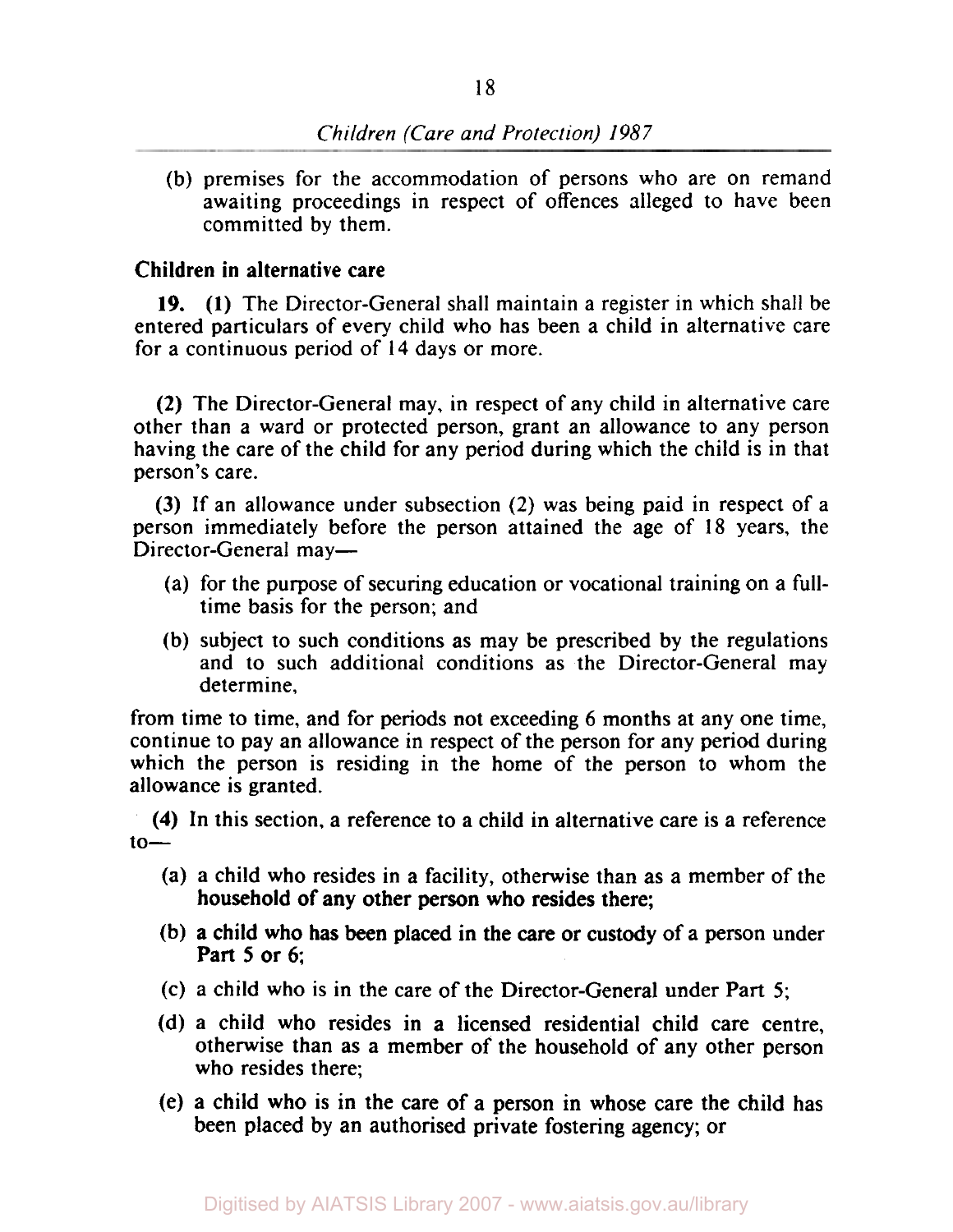- *(f)* a child (other than a child referred to in paragraph (a), (b), (c). (d) or  $(e)$ ) who-
	- (i) is in the care of a person (other than a person to whom the child is related) belonging to such class of persons as may be prescribed by the regulations: or
	- (ii) is residing at such premises, or at premises belonging to such class of premises, as may be prescribed by the regulations, otherwise than as a member of the household of any other person who resides there.

## **Ordinary medical and dental treatment**

**20. (I)** This section applies to a child who is under the age of 16 years, being-

- a child who resides in a facility, otherwise than as a member of the household of any other person who resides there;
- a child who has been placed in the care or custody of a person under Part *5* or 6;
- a child who is in the care of the Director-General under Part 5;
- a child who resides in a licensed residential child care centre, otherwise than as a member of the household of any other person who resides there;
- a child who is in the care of a person in whose care the child has been placed by an authorised private fostering agency: or
- (f) a child (other than a child referred to in paragraph (a), (b), (c), (d) or (e)) who is in the care of a person (other than the parent or guardian of the person of the child, as referred to in section 49 (1) of the Minors (Property and Contracts) Act 1970) pursuant to any law. whether or not of New South Wales.

**(2)** If an authorised person has consented to medical or dental treatment of a child to whom this section applies being carried out, it shall be deemed. for the purposes of section 49 of the Minors (Property and Contracts) Act 1970. that a parent or guardian of the person of the child consented to the treatment being carried out.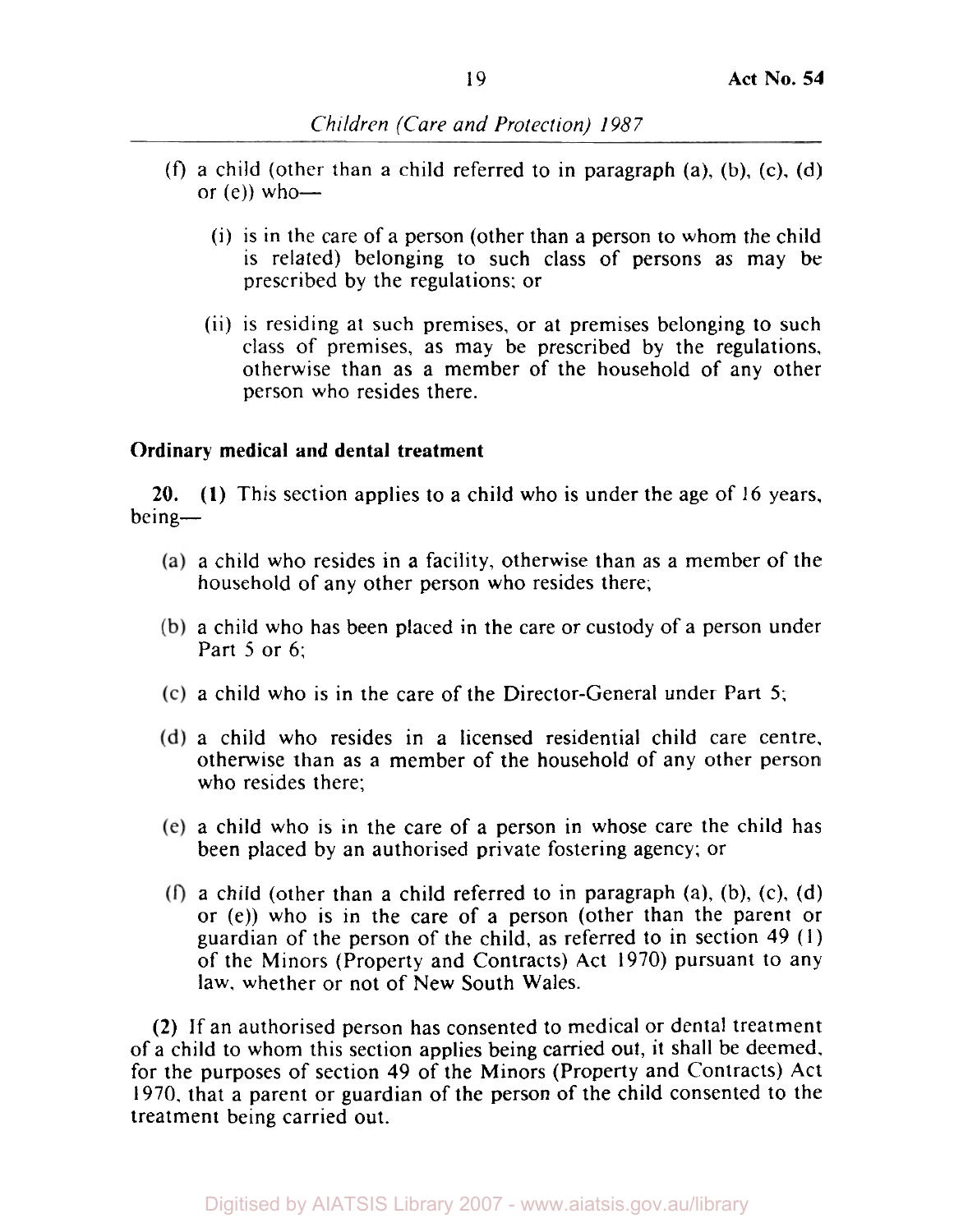- **(3)** This section does not affect—
	- (a) such operation as a consent (whether or not a consent referred to in subsection (2) or in section 49 of the Minors (Property and Contracts) Act 1970) may have otherwise than as provided by this section; or
- (b) the circumstances in which medical or dental treatment may be justified in the absence of consent.
- **(4)** In this section-

"authorised person" means-

- (a) in relation to a child referred to in subsection  $(1)$   $(a)$ —the Minister:
- (b) in relation to a child referred to in subsection  $(1)$  (b)—
	- (i) in respect of medical or dental treatment not involving surgery—either the Minister or the person in whose care or custody the child has been placed; or
	- (ii) in respect of medical or dental treatment involving surgerythe Minister;
- $(c)$  in relation to a child referred to in subsection  $(1)$   $(c)$ 
	- (i) in respect of medical or dental treatment not involving surgery-either the Director-General or any person in whose care the child has been placed by the Director-General; or
	- $(ii)$  in respect of medical or dental treatment involving surgerythe Director-General:
- (d) in relation to a child referred to in subsection  $(1)$   $(d)$ 
	- (i) in respect of medical or dental treatment not involving surgery—the person in charge of the licensed residential child care centre in which the child resides; or
	- (ii) in respect of medical or dental treatment involving surgeryeither the parent or guardian of the person of the child (as referred to in section 49 **(I)** of the Minors (Property and Contracts) Act 1970) or (where no such parent or guardian can reasonably be located or it is impracticable to obtain the consent of such a parent or guardian) the person in charge of the licensed residential child care centre in which the child resides: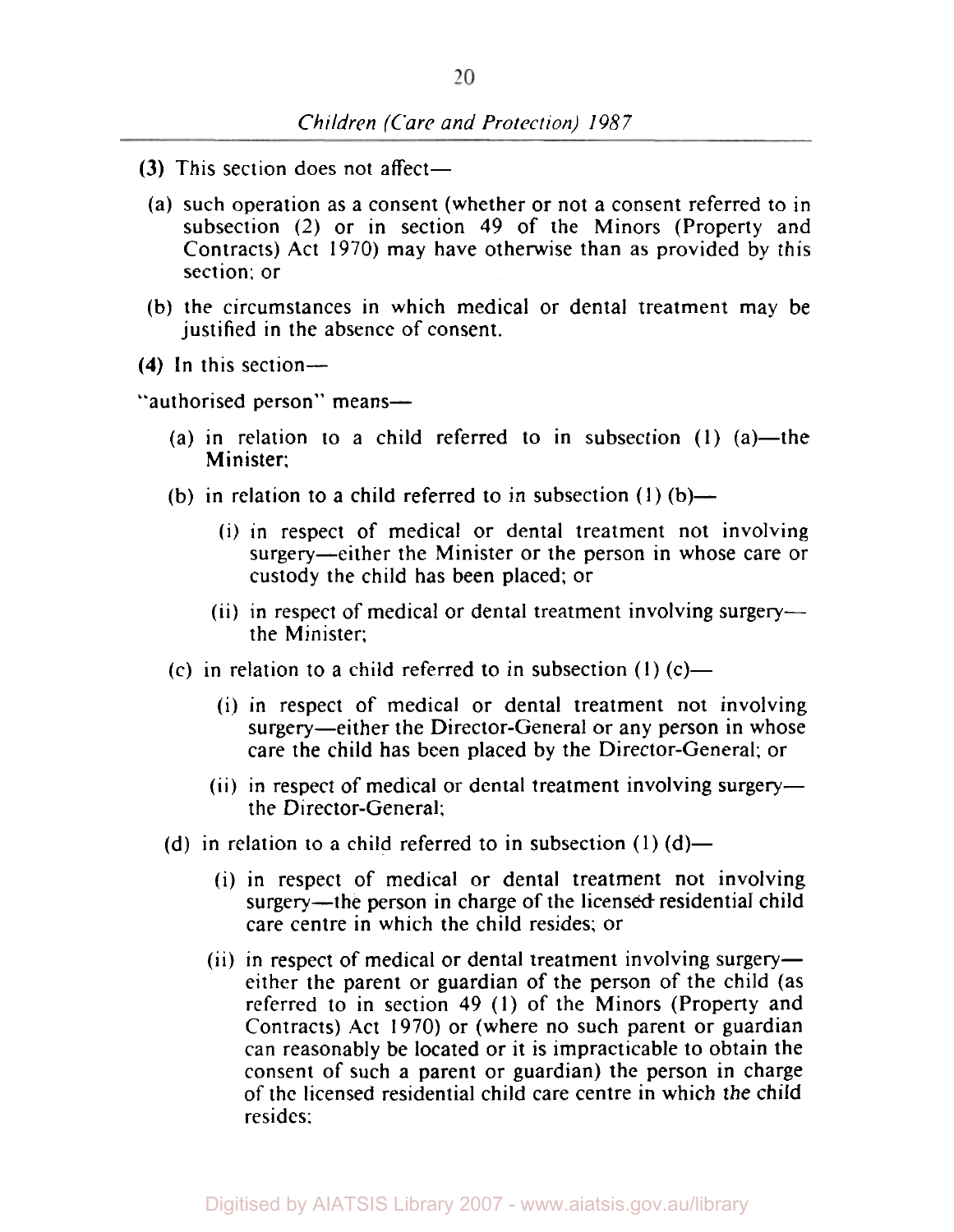- (e) in relation to a child referred to in subsection **(1)** (e)-
	- (i) in respect of medical or dental treatment not involving surgery—the person in whose care the child has been placed; or
	- (ii) in respect of medical or dental treatment involving surgeryeither the parent or guardian of the person of the child (as referred to in section **49 (1)** of the Minors (Property and Contracts) Act **1970)** or (where no such parent or guardian can reasonably be located or it is impracticable **to** obtain the consent of such a parent or guardian)—
		- (A) if the child was placed in the care of a person by an authorised private fostering agency—the principal officer of that agency; or
		- (B) if the child was placed in the care of a person otherwise than by an authorised private fostering agency—the Director-General; or
- (f) in relation to a child referred to in subsection  $(1)$   $(f)$ 
	- (i) in respect of medical or dentaI treatment not involving surgery—the person in whose care the child has been placed; or
	- $(ii)$  in respect of medical or dental treatment involving surgerythe Director-General;
- "dental treatment" has the same meaning as it has in section **49** of the Minors (Property and Contracts) Act **1970;**
- "medical treatment" has the same meaning as it has in section **49** of the Minors (Property and Contracts) Act **1970,** but does not include a special medical examination within the meaning of section 21 of this Act.

### **Special medical examinations**

- **21.** (1) This section applies to-
- (a) a child who resides in a facility, otherwise than as a member of the household of any other person who resides there; and
- (b) a child who resides in a licensed residential child care centre, otherwise than **as** a member of the household of any other person who resides there.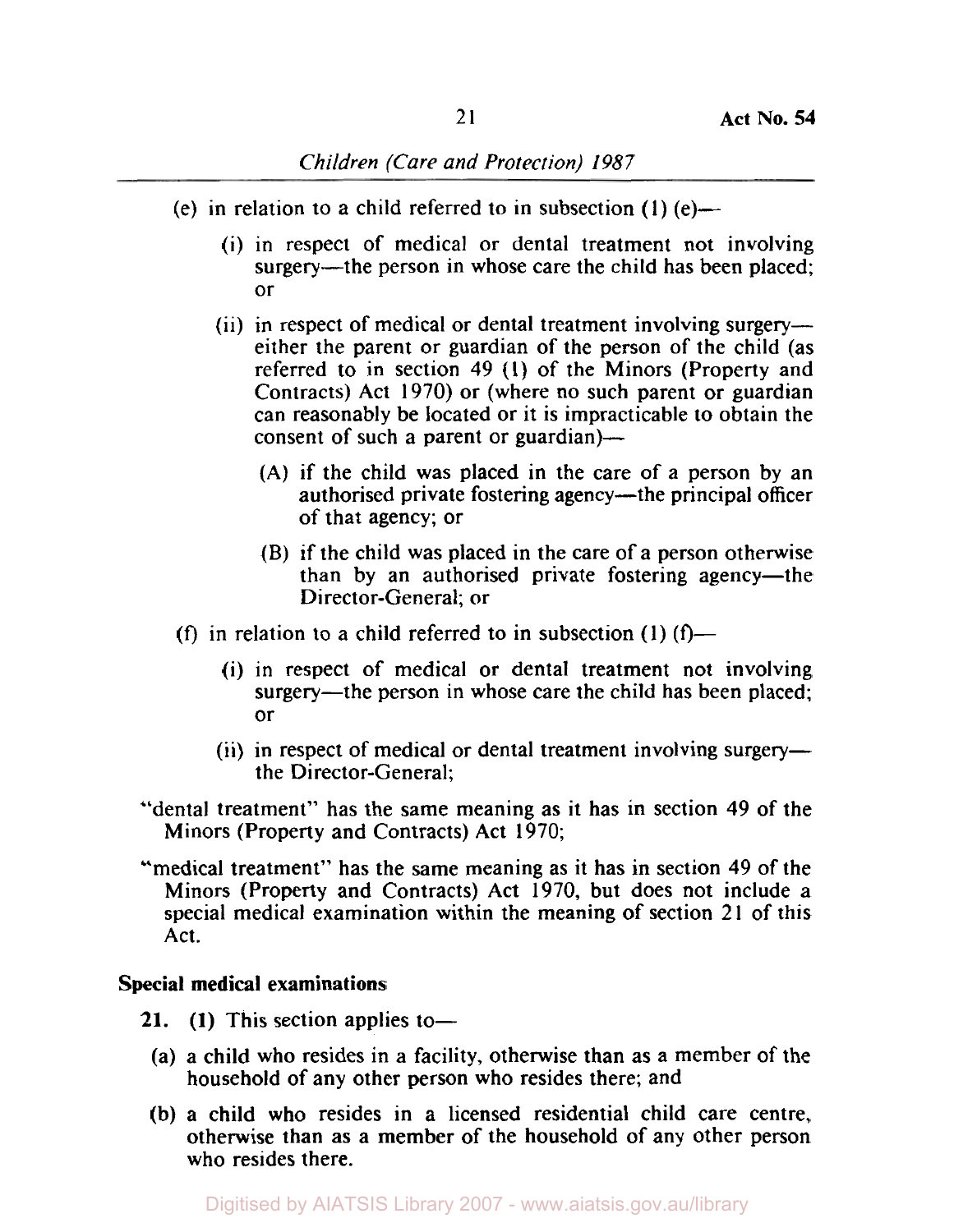**(2) A** special medical examination of a child to whom this section applies shall not be carried out $-$ 

- (a) in the case of a child who is under the age of  $16$  years—unless the Minister has informed such of the parents of the child as can reasonably be located of the rights of a parent under this section; and
- (b) in the case of a child who is of or above the age of **14** years-unless the Minister has informed the child of the rights of a child under this section.

(3) If a medical practitioner has advised the Minister that the medical practitioner considers that it is medically necessary to carry out a special medical examination of a child to whom this section applies, a second independent medical opinion as to whether the examination is medically necessary shall be obtained on the request of-

- (a) in the case of a child who is under the age of **14** years-a parent of the child;
- (b) in the case of a child who is **14** or 15 years of age-either a parent of the child or the child; or
- (c) in the case of a child who is of or above the age of 16 years—the child.

**(4) A** special medical examination of a child to whom this section applies shall not be carried out $-$ 

- (a) unless the Minister (after considering the advice of the medical practitioner referred to in subsection (3) and, if a second independent medical opinion was obtained under that subsection, that second opinion) is satisfied that the examination is medically necessary; and
- (b) unless-
	- (i) in the case of a child who is under the age of **14** years-a parent of the child has consented in writing *to* the examination being carried out;
	- (ii) in the case of **a** child who is **14** or **15** years of age-both a parent of the child and the child have consented in writing to the examination being carried out;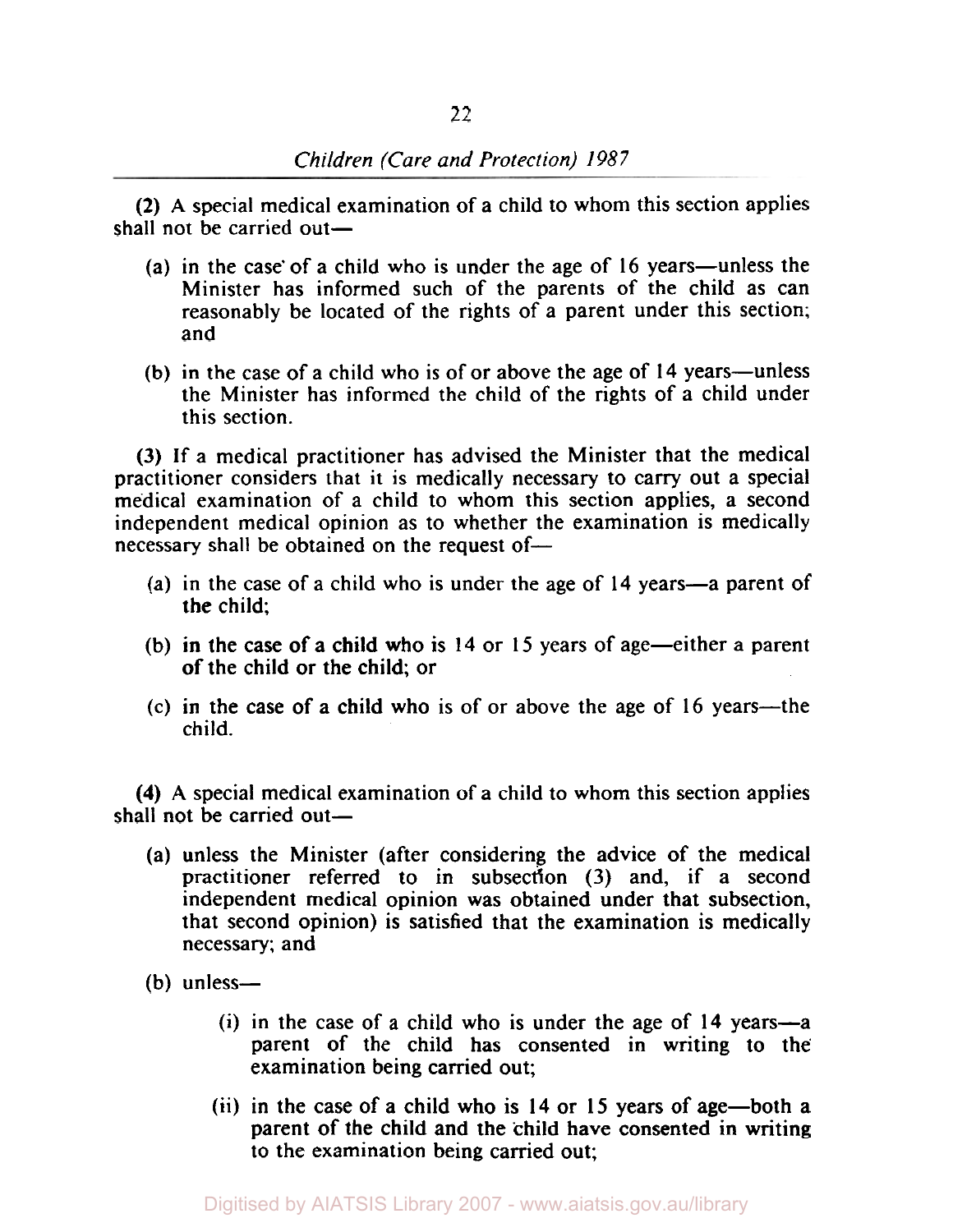- (iii) in the case of a child who is of or above the age of **16** yearsthe child has consented in writing to the examination being carried out; or
- (iv) the Children's Court has, under subsection *(6),* ordered that the examination be carried out.
- *(5)* **A** consent is void if-
	- (a) subsection (2) has not been complied with in relation to the child or parent by whom the consent was given; or
- (b) the child has not been counselled as referred to in subsection **(8).**

**(6)** The Children's Court may, on the application of the Minister and on its being satisfied that any consent to a special medical examination is unreasonably refused or cannot reasonably be obtained, order that the examination be carried out.

**(7)** If the Minister is satisfied that it is medically necessary to carry out a special medical examination of a child to whom this section applies and the consent or consents referred to in subsection **(4)** has or have been obtained or the Children's Court has, under subsection *(6),* ordered that the examination be carried out-

- (a) in the case of a child who is under the age of **14** years-a parent of the child;
- (b) in the case of a child who **is 14** or **15** years of age-either a parent of the child or the child; or
- (c) in the case of a child who is of **or** above the age of **16** years-the child,

may nominate a medical practitioner to carry out the examination or may state a preference as to whether the examination shall be carried out by a male or female medical practitioner.

**(8)** Before **a** special medical examination of a child to whom this section applies is carried out, the child shall be counselled in relation to-

- **(a)** the nature of the examination and its effects; and
- (b) such other matters as may be prescribed by the regulations,

by a suitable person other than the medical practitioner who is to carry out the examination.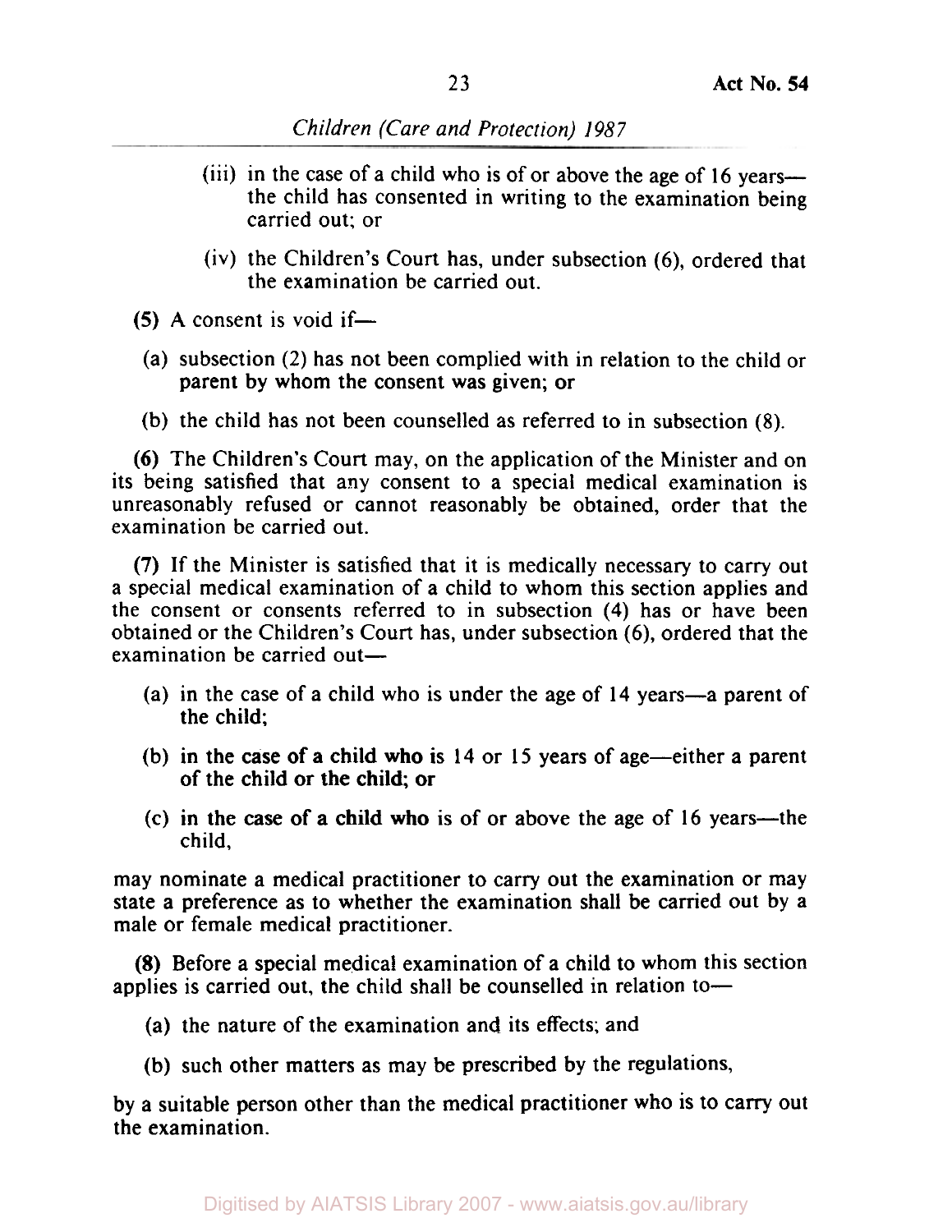(9) **A** special medical examination of a child to whom this section applies shall not be carried out otherwise than—

- (a) by the medical practitioner nominated under subsection (7);
- (b) if no medical practitioner has been so nominated but a preference has been stated under subsection (7)-by a medical practitioner nominated by the Minister in accordance with the preference so stated;
- (c) if no medical practitioner has been so nominated and a preference has not been so stated—by a medical practitioner nominated by the Minister; or
- (d) if the Minister is of the opinion that it is impracticable for the examination to be carried out by the medical practitioner so nominated or in accordance with the preference so stated-by a medical practitioner nominated by the Minister.

(10) If a special medical examination of a child to whom this section applies is carried out-

- (a) pursuant to a consent referred to in subsection **(4)** (b) given by a parent of the child; or
- (b) pursuant to an order of the Children's Court under subsection *(6),*

and the special medical examination is carried out in accordance with the provisions of this section, it shall be deemed, for the purposes of section **49**  of the Minors (Property and Contracts) Act 1970, that a parent or guardian of the person of the child consented to the examination being carried out.

**(11)** The provisions of Division 3 of Part *5* apply to and in respect of the hearing of an application under subsection (6) in the same way as they apply to and in respect of the hearing of a care application under that Division.

**(12)** In this section-

"parent", in relation to a child to whom this section applies, includes the person in whose care the child was immediately before the child became a child to whom this section applies;

"special medical examination" means a vaginal or anal examination or **a**  penile examination involving the insertion of any thing into the penis.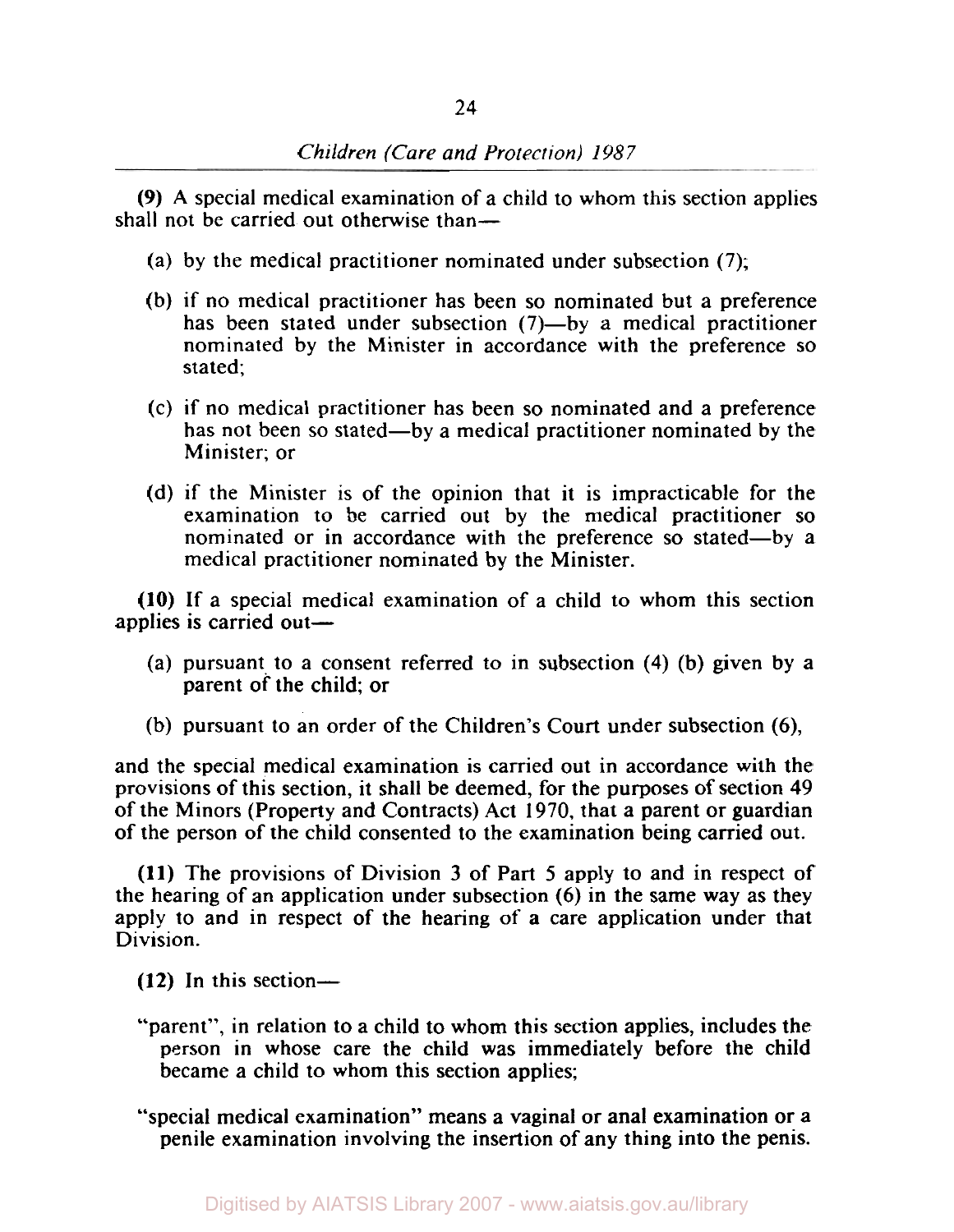### Notification of child **abuse**

22. **(1)** Any person who forms the belief upon reasonable grounds that  $a$  child $-$ 

- (a) has been, or is in danger of being, abused; or
- (b) is a child in need of care.

may cause the Director-General to be notified of that belief and the grounds therefor, either orally or in writing.

- $(2)$  A person who, in the course of-
- (a) practising as a medical practitioner;
- (b) following another profession, calling or vocation prescribed by the regulations for the purposes of this subsection (other than the profession of a barrister or solicitor); or
- (c) exercising the functions of an office so prescribed,

has reasonable grounds to suspect that a child has been abused (whether the abuse consisted of sexual assault or any other form of abuse) is required to comply with subsection **(4)** in respect of those grounds unless the person is a minister of religion or a person who is declared by the regulations to be exempt from the provisions of this subsection.

 $(3)$  A person who, in the course of-

- (a) following a profession, calling or vocation prescribed by the regulations for the purposes of this subsection (other than the profession of a barrister or solicitor); or
- (b) exercising the functions of an office so prescribed,

has reasonable grounds to suspect that a child has been sexually assaulted is required to comply with subsection **(4)** in respect of those grounds unless the person is a minister of religion or a person who is declared by the regulations to be exempt from the provisions of this subsection.

**(4) A** person who is required to comply with this subsection in respect of having any grounds to suspect that a child has been abused (whether the abuse consisted of sexual assault or any other form of abuse) shall—

- (a) notify the Director-General of the name or a description of the child and those grounds; or
- (b) cause the Director-General to be so notified,

promptly after those grounds arise.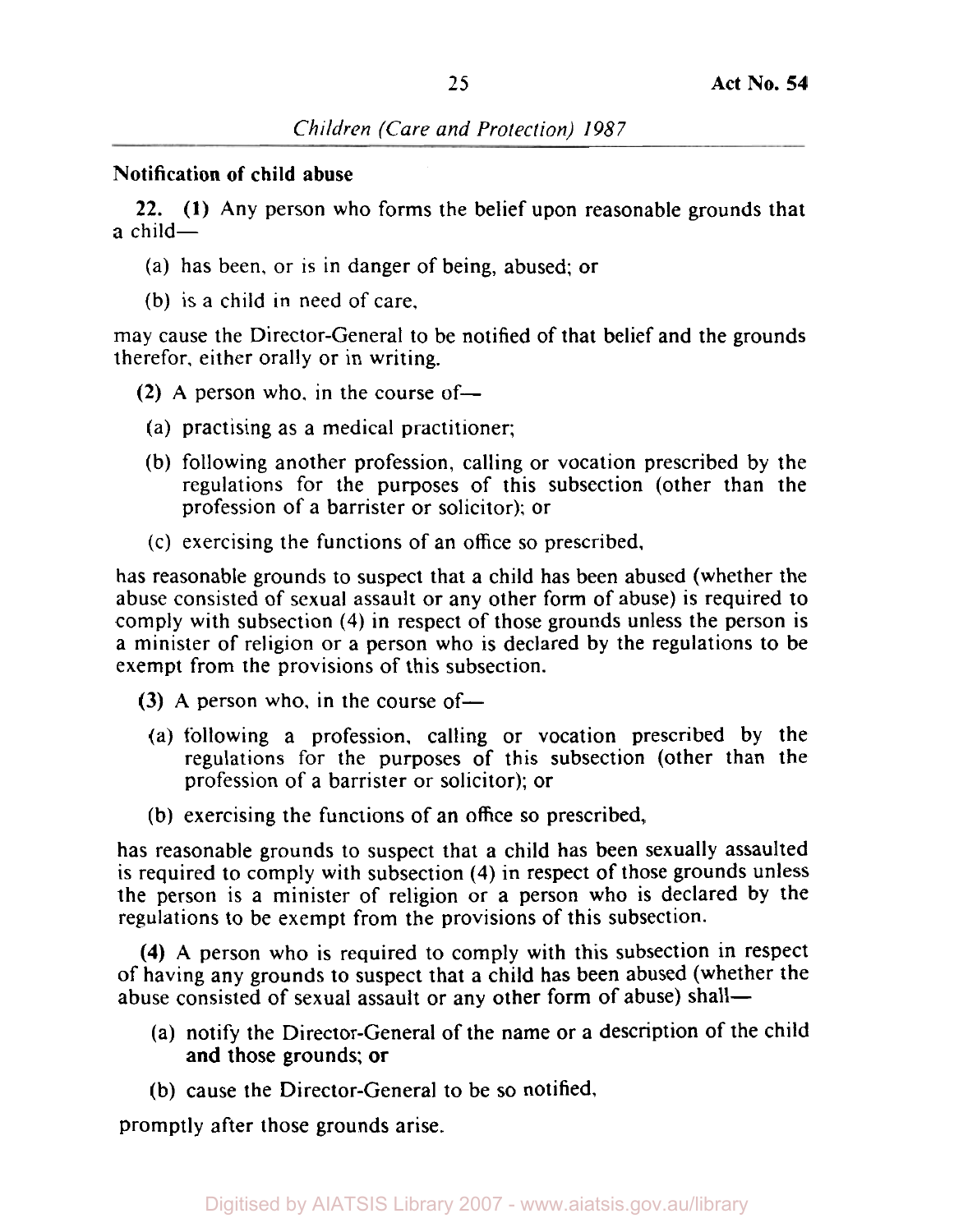*(5)* Regulations may be made with respect to the form of a notification under subsection **(4)** or with respect to the manner of making such a notification.

**(6) A** person who fails to comply with subsection **(4)** is guilty of an offence.

**(7)** Where the Director-General has been notified under subsection (1) or (4). the Director-General shall-

- (a) promptly cause an investigation to be made into the matters notified to the Director-General; and
- (b) if the Director-General is satisfied that the child in respect of whom the Director-General was notified may have been, or is in danger of being. abused or is a child in need of care, take such action as the Director-General considers appropriate, which may include reporting those matters to a member of the police force.

**(8)** Where a person notifies the Director-General pursuant to subsection  $(1)$  or  $(4)$ —

- (a) the notification shall not, in any proceedings before a court, tribunal or committee, be held to constitute a breach of professional etiquette or ethics or a departure from accepted standards of professional conduct;
- (b) no liability for defamation is incurred because of the making of the notification;
- (c) the notification shall not constitute a ground for civil proceedings for malicious prosecution or for conspiracy;
- (d) the notification shall not be admissible in evidence in any proceedings before a court, tribunal or committee and no evidence of its contents shall be admissible; and
- (e) a person shall not be compelled in any proceedings before a court, tribunal or committee to produce the notification, or any copy of or extract from the notification, or **to** disclose, or give any evidence of, any of the contents of the notification.

**(9)** The provisions of subsection **(8)** (d) and (e) do not apply in relation  $to$ 

(a) the admissibility in. or of, evidence of a notification under subsection (1) or **(4);**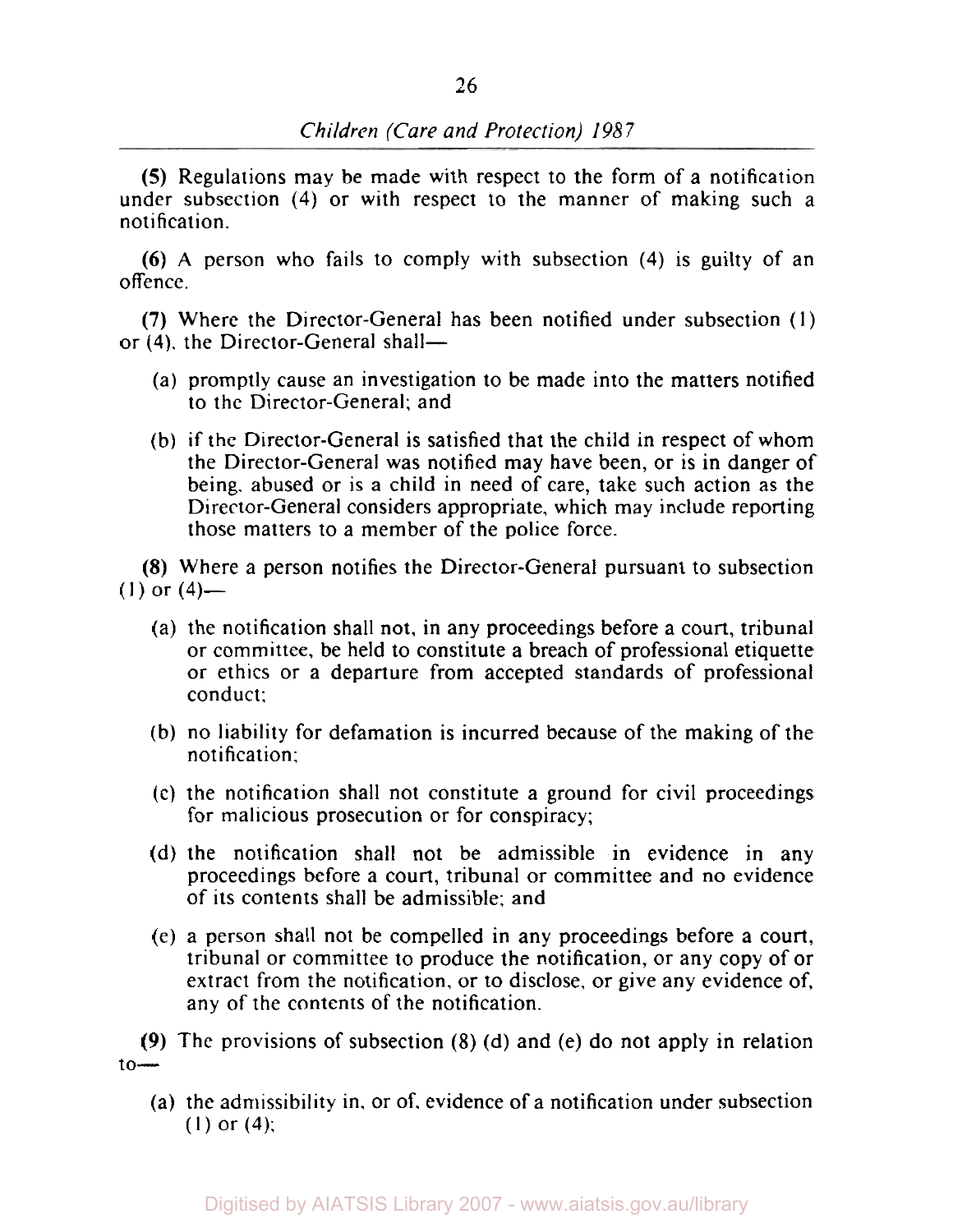- (b) the production of such a notification, a copy thereof or an extract therefrom; or
- (c) the disclosure or giving of evidence of the contents of such a notification,

 $either-$ 

- (d) in any proceedings before the Children's Court under Part *5,* or a court hearing or determining an appeal from a decision of the Children's Court under Part *5,* before which the child to whom the notification relates is brought for the purposes of proceedings under Part *5;* or
- (e) in support of, or in answer to, a charge or allegation made in proceedings referred to in subsection (8) (d) or (e) against any person in relation to that person's exercising any of that person's functions in pursuance of this Act.

**(10)** Subsection (8) (d) does not apply if a notification under subsection (1) or **(4)** is tendered in evidence, or evidence in respect of such a notification is given-

- (a) by the person by whom the notification was caused to be made; and
- (b) in answer to a charge or allegation made against that person in proceedings referred to in subsection (8) (d).

# **Medical examination of abused children**

**(1)** If the Director-General or a member of the police force believes **23.**  on reasonable grounds (which may consist wholly or partly of information received by that person) that a child who is under the age of 16 years has been abused, the Director-General or the member of the police force, as the case may be, may serve a notice, in such form as may be prescribed by the regulations-

- (a) naming or describing the child: and
- (b) requiring the child to be forthwith presented to a medical practitioner specified or described in the notice at a hospital or some other place so specified for the purpose of the child's being medically examined,

on the person (whether or not a parent of the child) who appears to the Director-General or the member of the police force to have the care of the child for the time being.

*709* **10-2 1608-27**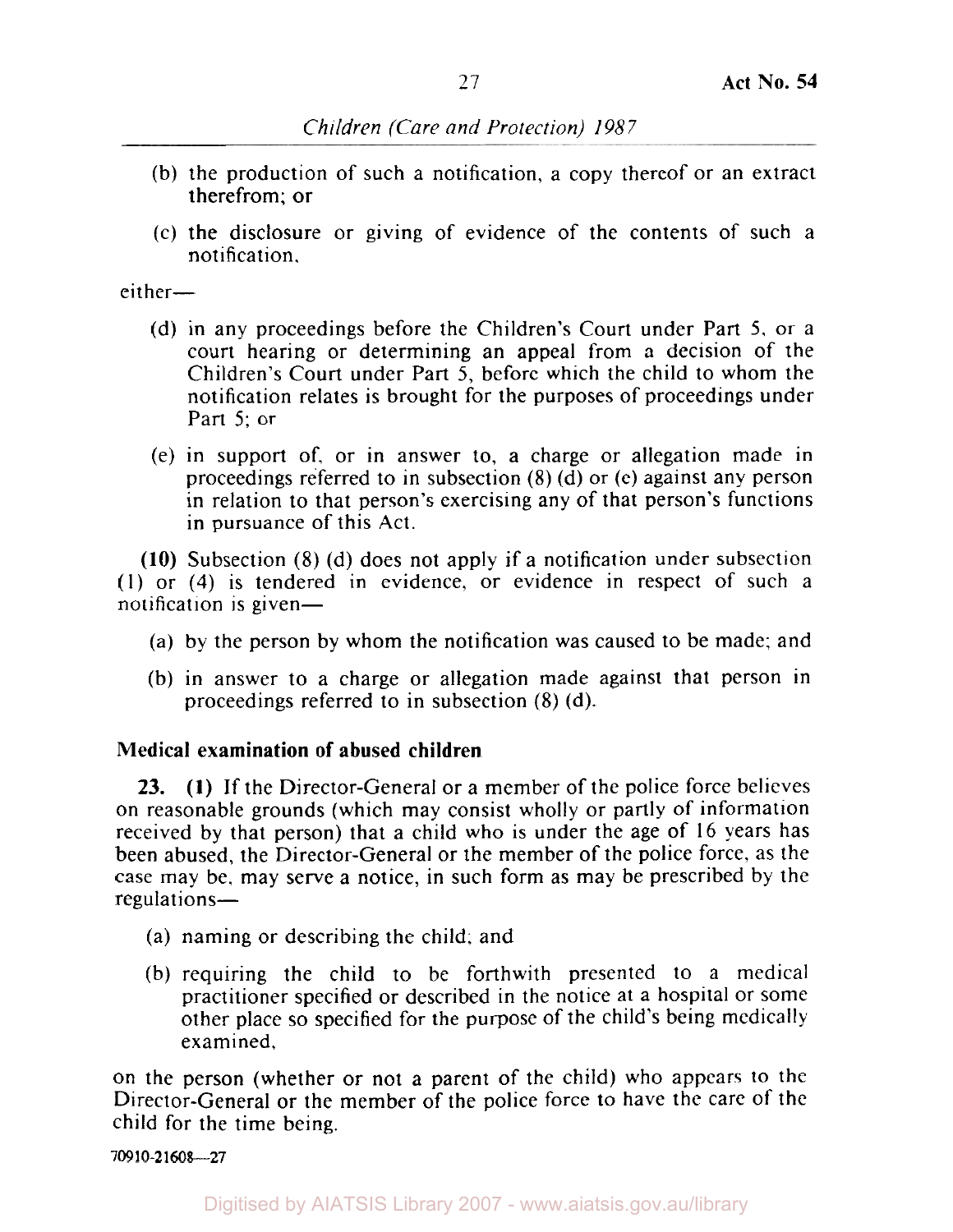(2) **A** person who fails to comply with the requirement contained in a notice served on the person under subsection **(1)** is guilty of an offence unless it is proved that the person did not have the care of the child at the time the notice was served.

(3) If a person fails to comply with the requirement contained in a notice served on the person under subsection **(1).** an authorised officer or a member of the police force may present the child in respect of whom the notice was served, or cause the child to be presented, to a medical practitioner at a hospital or elsewhere for the purpose of the child's being medically examined.

**(4)** When a child is presented to a medical practitioner under subsection  $(1)$  or  $(3)$ —

- (a) the medical practitioner may carry out or cause to be carried out such medical examination of the child as the medical practinoner thinks fit, including examination at a hospital or place that is not the hospital or place specified in the notice referred to in subsection **(1)** in respect of the child;
- (b) the Director-General shall, from the time at which the child is presented to the medical practitioner until the expiration of-
	- (i) such period of time as is reasonably necessary for the child to be examined in accordance with paragraph (a); or
	- (ii) 72 hours,

whichever period first expires. be deemed to be the guardian of the child for the purpose only of enabling the examination to be carried out: and

(c) the medical practitioner or other person by whom any such medical examination has been carried out shall prepare a written report of the examination for transmission to the Director-General.

*(5)* No proceedings lie against an officer, medical practitioner, member of the police force or person employed at any hospital or other place at which a child is examined for or on account of any act, matter or thing done or ordered to be done by that person, and purporting to be done for the purpose of carrying out or assisting in carrying out the provisions of this section, if that person has acted in good faith and with reasonable care.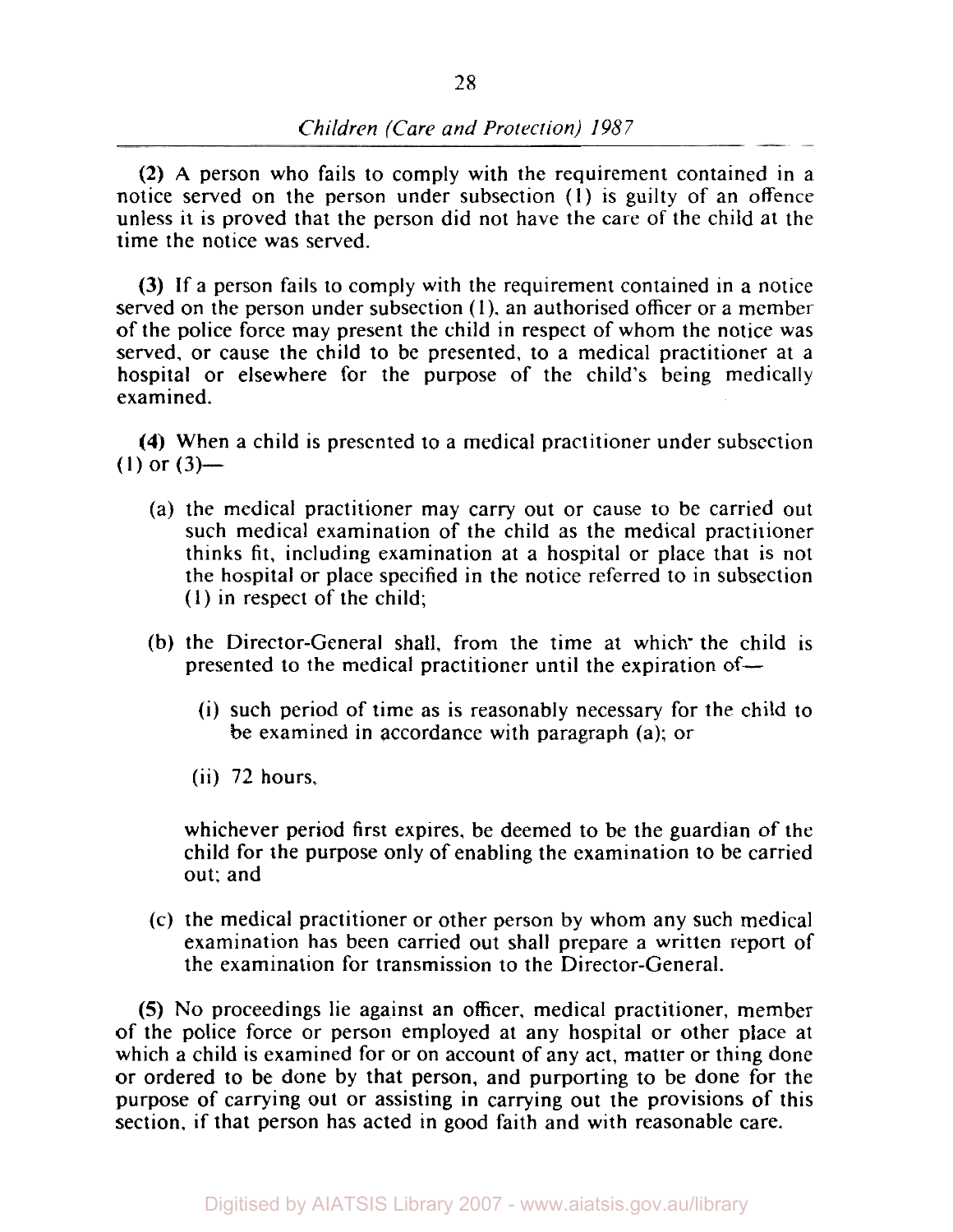**(6)** If a medical practitioner or other person transmits a report to the Director-General pursuant to subsection **(4) (c)**—

- (a) the transmission of the report shall not, in any proceedings before a court, tribunal or committee, be held to constitute a breach of professional etiquette or ethics or a departure from accepted standards of professional conduct; and
- (b) no liability for defamation is incurred because of the making of the report.

# **Power of search and removal of abused children**

**24. (1)** An officer or member of the police force may apply to an authorised justice for a search warrant if the officer or member of the police force has reasonable grounds for believing that a person on whom a notice has been served under section 23 **(1)** has failed to comply with the requirement contained in the notice.

**(2)** An authorised justice to whom such an application is made may, if satisfied that there are reasonable grounds for doing so, issue a search warrant authorising an officer or member of the police force named in the warrant-

- (a) to enter any premises specified in the warrant;
- (b) to search the premises for the presence of the child the subject of the notice under section 23 **(1);** and
- (c) to remove the child and to present the child to a medical practitioner under section 23 (3).

(3) Part III of the Search Warrants Act 1985 applies to a search warrant issued under this section.

**(4)** Without limiting the generality of section **18** of the Search Warrants Act 1985, a member of the police force or a medical practitioner, or both-

- (a) may accompany an officer executing a search warrant issued under this section; and
- (b) may take all reasonable steps to assist the officer in the exercise of the officer's functions under this section.

*(5)* It shall not be necessary in any search warrant issued under this section to name any particular child.